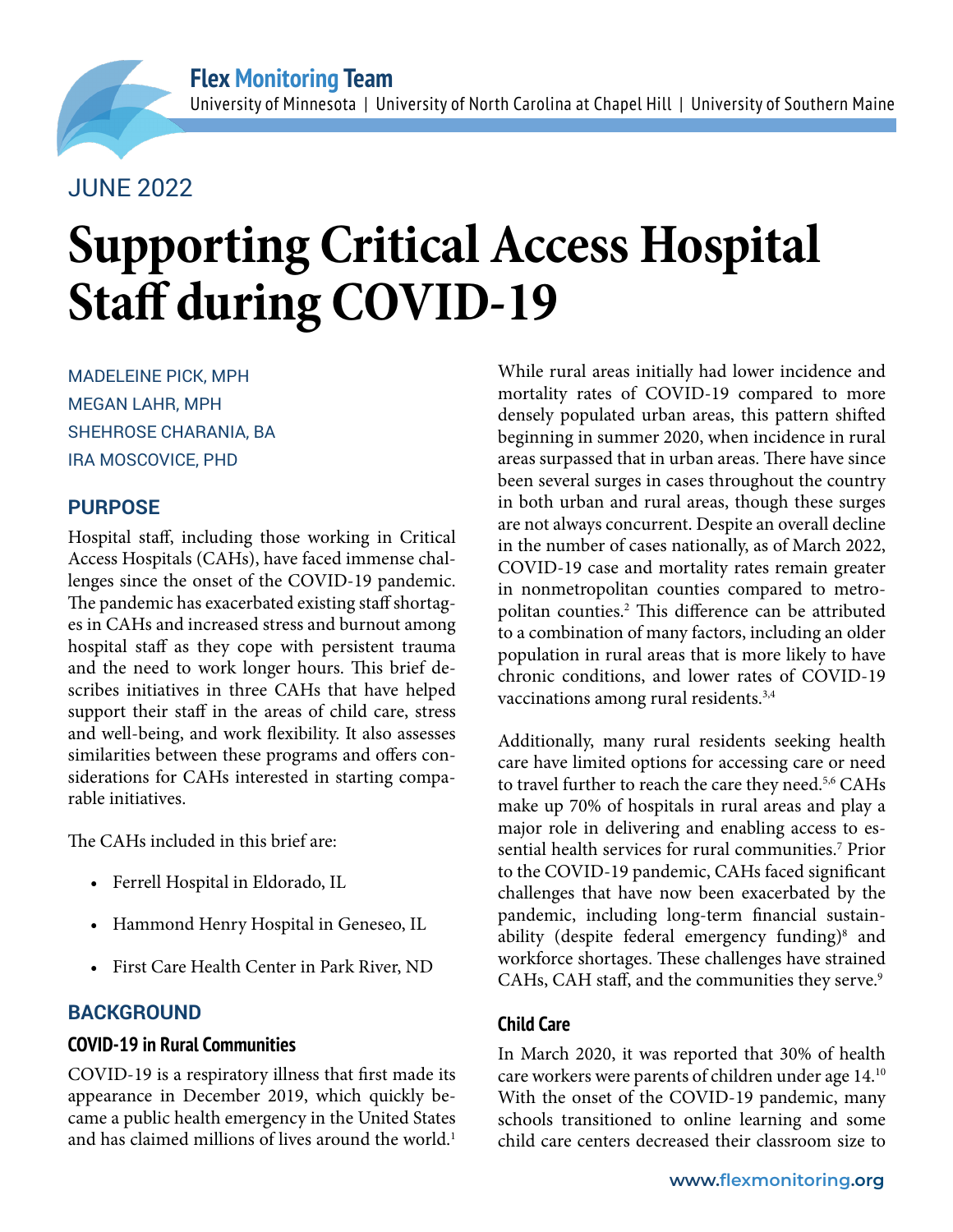limit exposure. These changes, along with concerns about exposing their families to COVID-19, resulted in health care workers struggling to balance work and child care obligations. With women making up 76% of the health care workforce nationally<sup>11</sup> and often bearing the brunt of child care responsibilities in their homes, the impact of changing child care needs during COVID-19 is likely to have disproportionately fallen on women.<sup>12</sup>

For many rural communities, finding available child care during the COVID-19 pandemic may have been even more challenging due to limited resources. Even prior to the COVID-19 pandemic, three in five rural communities lacked adequate child care for the needs of their residents<sup>13</sup>

#### **Staff Stress and Well-being**

Hospital staff face a multitude of stressors, many of which are new or heightened since the start of the pandemic. These stressors include concerns about exposure to COVID-19 at work, access to personal protective equipment (PPE), balancing work demands and personal or family responsibilities, and the trauma of caring for seriously ill patients.14,15 Increased stress may lead to symptoms of depression, post-traumatic stress disorder (PTSD), and/or reduced productivity for individual providers, as well as medical errors impacting patient safety.16 Rural health care workers, including those in CAHs, may be particularly susceptible to burnout given the existing health care worker shortages in rural areas. Nearly two-thirds of primary care Health Professional Shortage Areas (HPSAs) are in rural areas.17

In the two years since the COVID-19 pandemic began, many hospitals have tried to address staff well-being and mitigate burnout by expanding mental health services and promoting or creating resources for coping and/or support strategies such as websites and infographics.<sup>14</sup> However, such programs may be difficult for CAHs to implement if they are already struggling with limited financial, staffing, and infrastructure resources.

Hospital administrators have suggested several government interventions to address these challenges including assistance with acquiring additional staff during public health emergencies, assistance with recruiting, and supporting hospitals' access to expertise addressing burnout and PTSD.18 In an effort to reduce hospital staff burnout and promote well-being, \$103 million in American Rescue Plan funds was awarded to 45 grantees beginning in January 2022, who were encouraged to focus on providers in rural and medically underserved communities.<sup>19</sup>

#### **Work Flexibility**

The COVID-19 pandemic dramatically changed the format and rhythm of work for many U.S. workers. This meant a shift to remote work for some, layoffs or temporary unemployment for others, and an increase in demand for many, including health care workers. In addition, workers who are also caregivers for children or others at home have faced added challenges to balancing work and home obligations.

For rural hospitals, including CAHs, providing flexibility for staff has been more challenging during COVID-19 due to existing staff shortages and remote locations limiting their ability to share staff between hospitals in the way many urban hospitals may be able to.18 Furthermore, while access to broadband internet has improved in rural areas over the past decade, access still lags compared to urban areas with 22.3% of rural residents lacking coverage compared to only 1.5% of urban residents.20 CAH staff who could otherwise work remotely, such as those in administrative roles, may not have that option throughout the COVID-19 pandemic if they lack sufficient broadband at home.

#### **APPROACH**

Data for this case series were collected through qualitative interviews with representatives from CAHs with innovative staff support programs. A variety of sources were used to identify these CAHs, including survey results from two previous Flex Monitoring Team projects, $21,22$  the Rural Health Information Hub, $23$  the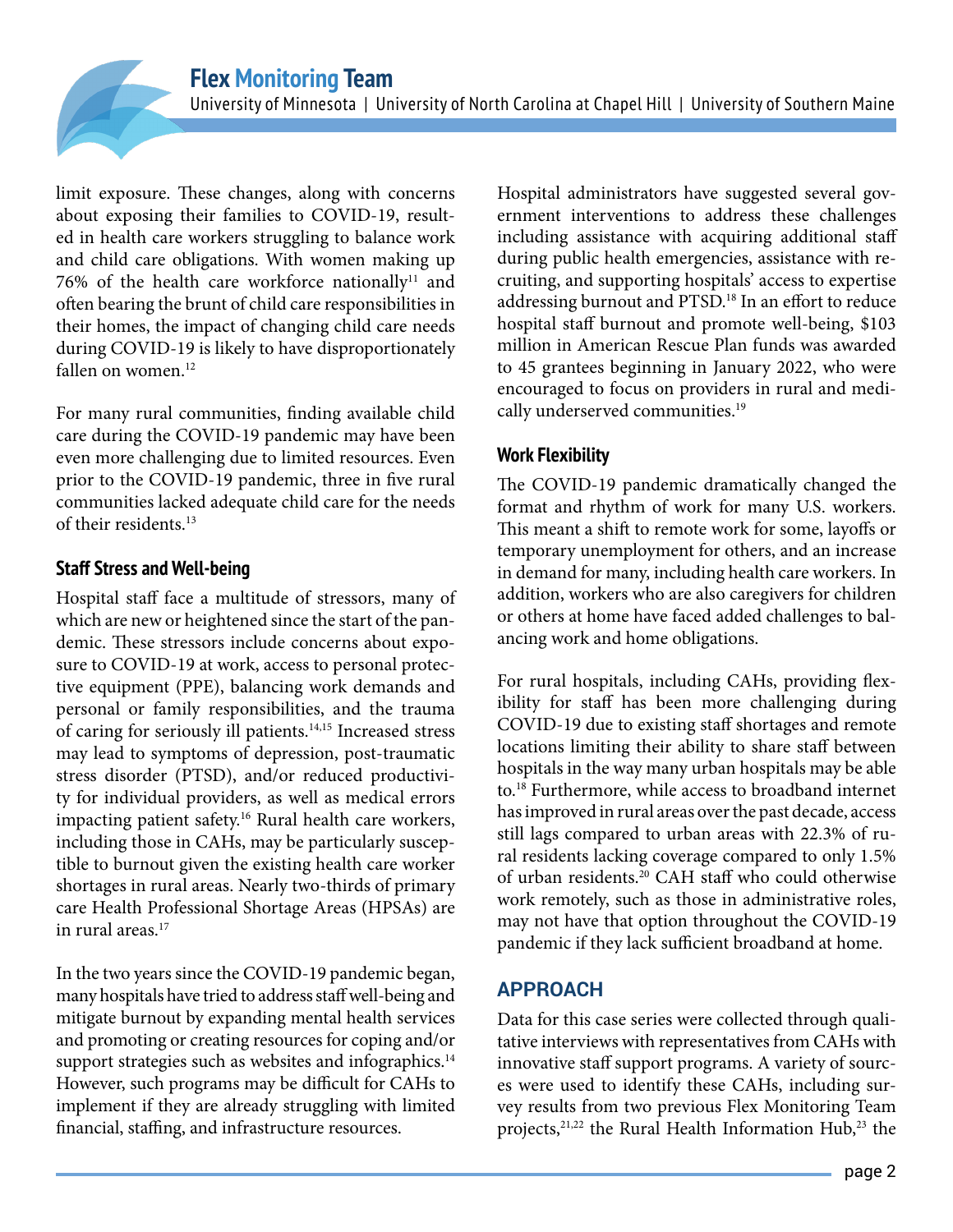American Hospital Association (AHA) website,<sup>24</sup> and recommendations from State Flex Coordinators (SFCs). CAHs that already had a large media feature on their initiatives (e.g., on the AHA website) were excluded to avoid redundancy (see Appendix 1 for list). An emphasis was placed on initiatives that were new, changed, or expanded during the COVID-19 pandemic. Selections were not limited to initiatives that were started at the CAH level and included larger programs such as those available through statewide grants.

It was challenging to connect with many CAHs that were identified by or recommended to the FMT, likely due to the ongoing COVID-19 pandemic and limited capacity of SFCs and CAH staff. For the three CAHs that were selected and responsive, semi-structured interviews were completed via Zoom with four individuals about three unique programs between November  $8<sup>th</sup>$  and December 14<sup>th</sup>, 2021. The interviews contained questions about how staff needs were identified, what resources were needed, the barriers to implementation, and the impact of these programs. Due to the small sample size, the interviews were not coded for analysis, but each initiative is summarized in the results below. This analysis is not intended to be representative of all CAHs, but rather provide examples of what CAHs are doing to support their staff during the COVID-19 crisis.

#### **FERRELL HOSPITAL – ELDORADO, IL**

To address challenges with limited child care for health care workers in the first few months of the pandemic, the Illinois Children's Healthcare Foundation (ILCHF) provided funding and partnered with the Illinois Critical Access Hospital Network (ICAHN) to distribute \$500,000 to support hospital workers for child care costs. These funds could be used to directly reimburse hospital workers for child care costs, or to help cover the cost of an on-site day care. Workers in 27 Illinois CAHs utilized this money, which was made available from March 2020 until it ran out in August 2020. The FMT interviewed a staff member at ICAHN who worked on this initiative as well as the Chief Compliance Officer (CCO) at Ferrell Hospital, which opened their own temporary child care facility.

The grant money became available when ILCHF identified that children in rural areas were particularly vulnerable following school and day care closings. ILCHF reached out to ICAHN with this opportunity, and ICAHN acted as a liaison to answer questions and make sure all participating child care providers completed fingerprinting and background check procedures.

When the small town of Eldorado, IL experienced multiple child care closures at the beginning of the COVID-19 pandemic, there was only one child care center left with very limited capacity. Combined with school closures and the ongoing need for essential workers to care for patients, this prompted Ferrell Hospital to open and operate their own temporary child care facility. Funds from ILCHF were mainly used to pay their two teachers. Other resources that allowed Ferrell Hospital to offer child care at no cost to hospital employees included an in-kind contribution of nearby church space and community donations of toys and other supplies. During its operation from May to July 2020, the child care center typically served eight to ten children daily, including children of staff at another nearby CAH. An estimated total of ten to twelve employees utilized the center. ILCHF funds were also used to reimburse child care expenses for two additional employees who were able to secure child care elsewhere. Ferrell's CCO was not aware of any employees who were unable to find child care during this time, thanks to the support from ILCHF and ICAHN.

Though there were many challenges to opening the child care center, Ferrell's CCO found that many partners in the community were willing to help bring it to fruition. In addition to the child care center's two teachers, several staff from Ferrell also completed the regulatory requirements (background check, fingerprints, CPR certification) to allow them to offer extra help in the center as needed. The hospital's contact person at the Illinois Department of Children and Family Services (DCFS) was instrumental in helping them complete the necessary forms and fulfill needed requirements. When schools closed their in-person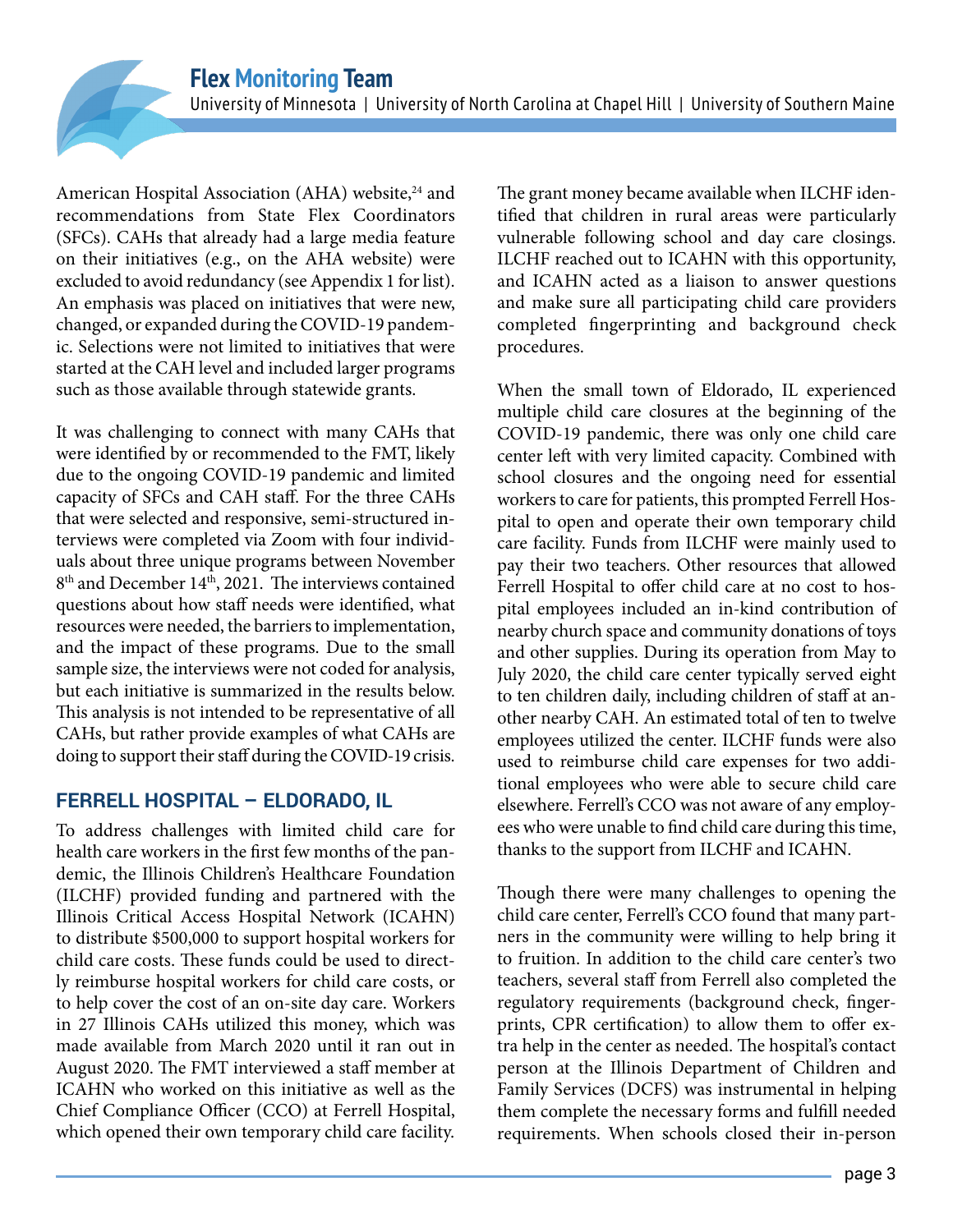

classes, the local school district continued providing meals to students, and Ferrell's child care center became a lunch drop off point for the children there.

Although the child care center is no longer operational due to lack of ongoing funding, Ferrell's CCO noted that the impact was remarkable. She received significant gratitude for the center from hospital employees, many who said they were worried they might otherwise lose their jobs. Though the hospital was not able to quantify the hours that would have been missed by employees, the CCO said she is confident that having the child care center likely reduced number of days or hours missed by those employees that utilized it. Another meaningful outcome of the child care center was the strengthening of relationships between Ferrell and the local school district, DCFS, ICAHN, their neighboring CAH, and community members while working on this project. When asked about advice for other CAHs, Ferrell's CCO suggested utilizing the surrounding resources and asking others for help, because CAHs are built on those community relationships.

#### **HAMMOND HENRY HOSPITAL – GENESEO, IL**

Hammond Henry Hospital described multiple initiatives that supported their staff during the pandemic, including increased flexibility, promotion of mental health resources, and funding from two sources for equipment and child care.

In response to the pandemic, the administration at Hammond Henry prioritized flexibility for staff through a change to their paid time off (PTO) policy, allowing employees to use PTO before it was accrued. Twenty-five employees used PTO before it was accrued for a total of 887 hours. The policy is still in effect but has not been used since February 2022.

Hospital leadership also worked to highlight mental health services available to employees through their Employee Assistance Program (EAP), which were available prior to the onset of COVID-19. The EAP reported increased utilization of services by Hammond Henry employees.



Photo of Hammond Henry Hospital, courtesy of the Hammond Henry Facebook page.

In spring 2020, Hammond Henry held daily morning meetings to discuss where the highest staffing needs were and assign tasks each day. These meetings provided an outlet for employees to offer insight on where more staff were needed, as well as physical resource needs such as lab equipment and laptops that would allow for more efficient workflow or physical distancing. With a grant from ICAHN, Hammond Henry was able to purchase more equipment for this purpose.

Employees were flexible with filling gaps where needed, and managers arranged for cross training between departments. The hospital also created a weekly signup sheet for covering tasks in new areas such as screening visitors at the hospital entrance for COVID-19 symptoms, yard work, and disinfecting hallways; all of which were paid at their regular wage. As another example, physical therapy services were reduced in the beginning weeks of the pandemic, so many staff working in physical therapy took shifts in environmental and dietary services. These extra tasks were available during all shifts, seven days a week. Because employees were willing to cross train and sign up for other tasks, Hammond Henry was able to avoid any furloughs or layoffs.

While Hammond Henry was able to offer bonuses and financial incentives for staff, they also say that it was the community-oriented mindset and culture of their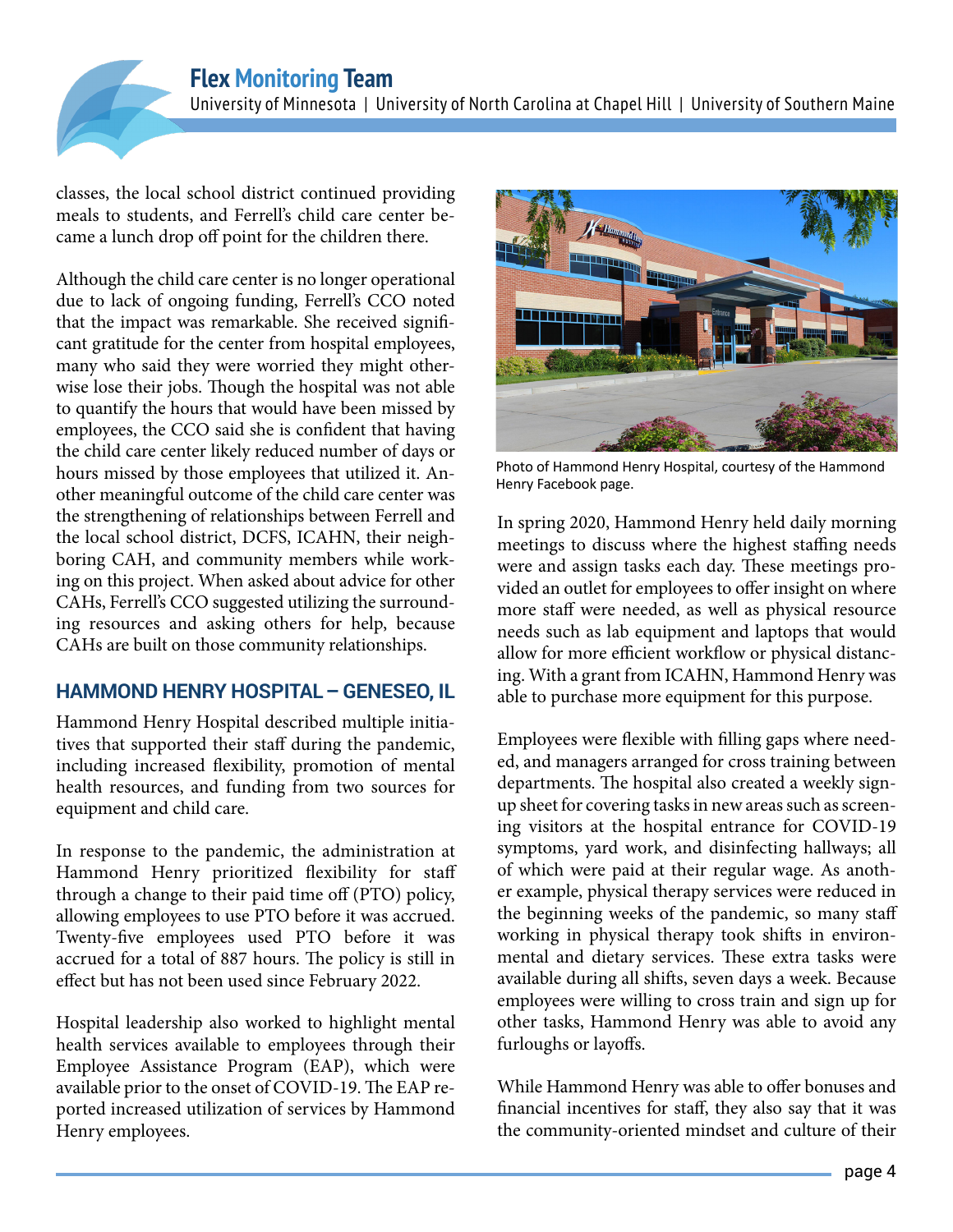organization that allowed them to retain staff. Turnover during the COVID-19 pandemic has been relatively low, and they have not needed to obtain travel nurses or other outside staffing. Hammond Henry's Vice President of Physical Services reported that because of their low turnover and their staff's flexibility, the hospital has not needed to turn patients away due to staff shortages.

The hospital also received funding from ILCHF, described above, to reimburse emergency child care costs for all ten employees who requested it. Employees were encouraged to inquire about alternative child care options as needed, and the administration at Hammond Henry helped accommodate through their flexible work described above.

#### **FIRST CARE HEALTH CENTER – PARK RIVER, ND**

First Care Health Center (First Care) in Park River, North Dakota has continuously supported hospital staff in several ways, especially through the new and exacerbated challenges posed by the COVID-19 pandemic. The Director of Nursing (DON) and other administrative staff stressed the importance of listening to their staff and what they need. As part of this ongoing commitment to seeking input from staff, First Care started a "Change Committee" during the COVID-19 pandemic to encourage nursing floor staff to speak up about changes that would improve their work and ultimately, improve care for patients. In committee meetings, problems are raised, and the group of floor staff decide on a solution. The nurse manager and CNO attend but limit their role in decision-making. Instead, they take the plan that the floor staff have decided on and implement those changes.

One example was related to difficulties creating the nursing staff schedule. They encountered several issues with paper time-off requests, challenges for staff to plan ahead because the schedule was only out for six weeks, and limited capacity of the person creating the schedule because they also worked in the treatment room. As a solution, the DON now creates the schedule for 12 weeks, and staff can either make appointments on

their day off or switch with colleagues. Staff have been pleased with this change.

Another example was when employees didn't have child care available for a limited period of time, often due to COVID-19 exposure. Employees did not want to use their PTO during this time but were also anxious about having no income. First Care's DON said they occasionally can offer other office duties to staff outside of a normal scheduled shift such as QI data collection, quality project reporting, and assisting with COVID-19 testing. While they are not always able to offer this, the administration tries to assist when they are able for unusual circumstances.

First Care has also found no or low-cost ways to engage and support staff. In order to boost morale during the COVID-19 pandemic, First Care started an employee recognition system where employees can submit a thank you or note to recognize a colleague. The comments are public, and anyone with their name submitted is entered into a prize drawing. Hospital staff have also shown support for each other through a program First Care calls "wine fairies," where staff can fill out a form about what kind of wine, nonalcoholic beverage, or snacks they like, and participants are randomly assigned to send another person an anonymous gift basket. About 75 out of First Care's 105 employees participate in this program. The DON noted that both programs have been fun ways to show appreciation for fellow staff while also promoting team building across different departments.

Another new initiative that started during the COVID-19 pandemic is providing snacks and soda for staff. Employee needs and preferences were taken into consideration to provide healthy snacks as well as chocolate, and they include items that are easy to eat quickly for busy hospital staff. Finding funds for snacks has not been a significant barrier because the CEO and administration have made supporting staff a top priority.

Overall, the DON at First Care said people like working there and feel like they are heard, which has been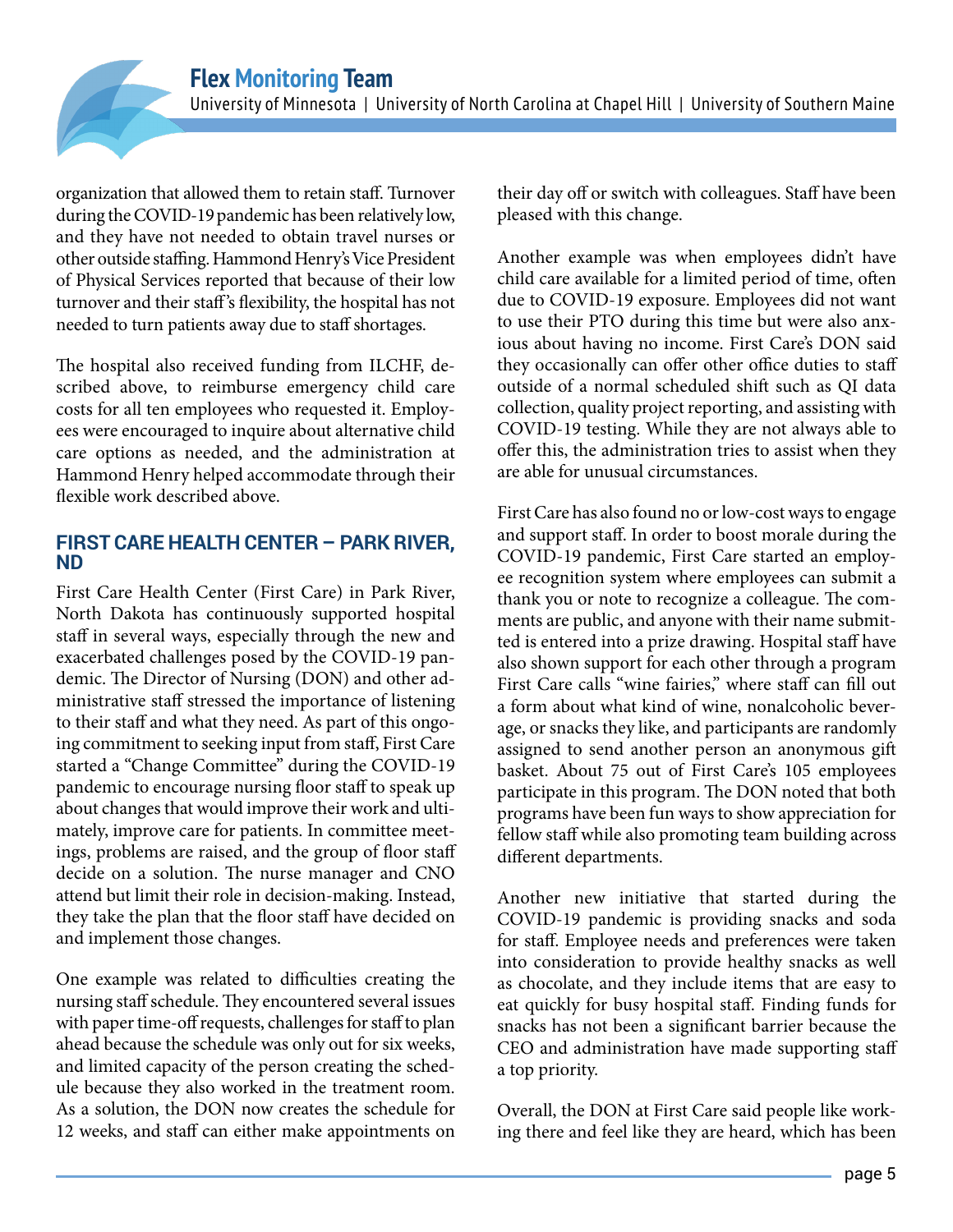reflected in their low turnover rate and ability to hire new staff at a time when many hospitals are struggling to do so. In 2020, First Care's staff turnover rate was about 5%, which was high for them, but much lower than the national average of 19.5%.<sup>25</sup> The DON recently hired two nurses despite widespread recruiting challenges for rural hospitals, and believes this is largely because of First Care's reputation as a good place to work. Rather than focusing on strategic planning from the top down, First Care focuses on talking to staff at every level and taking that feedback up to administration to execute changes. Hospital leadership asks staff what they need, what they want the hospital to work on, and how the administration can make things better for staff and patients.



Photo of "jar-cuterie" snacks and "mock-mosas" at First Care Health Center, provided by the Director of Nursing.

#### **SUMMARY**

The examples above provide information on how three CAHs have implemented initiatives that support their hospital workforce in the areas of child care, stress and well-being, and flexibility. Some commonalities throughout these interviews included the importance of collaboration and engagement with CAH staff to understand their needs. The CAHs interviewed also discussed the impact of these programs, including appreciation from employees, staff retention, and minimizing missed days of work. See Appendix 2 for additional resources about hospital-community partnerships, addressing burnout, and workforce retention and recruitment.

#### **Collaboration & Engagement**

Interviewees from all three CAHs mentioned the importance of collaborating toward a shared goal. Some mentioned specific outside organizations such as state agencies, schools, and other community organizations. Interviews also highlighted the importance of internal collaboration at the hospital and of CAH staff working together and being flexible.

In the interviews, CAH representatives were asked how they have identified needs for staff during the COVID-19 pandemic. They all emphasized the importance of listening to employees through a variety of outlets, and how this directly impacted decisions they made to support employees. These avenues for communication were sometimes more formal, such as daily meetings and committees, but also included connecting with employees more informally throughout the workday to build trust and get a pulse on what they needed. The DON at First Care stressed the importance of this "bottom up" approach, which has often brought new concerns to her attention such as needing additional equipment or rearranging where certain items are stored to improve workflow. She says this strategy ultimately helps with employee satisfaction and improving care for patients.

Some CAH representatives referenced the value of having a leadership team that prioritizes supporting employees. This support gives them the flexibility to use resources on snacks, beverages, and other staff recognition efforts.

#### **Impact of Initiatives**

Representatives from the CAHs discussed a range of impacts resulting from their initiatives to support staff, focusing on the importance of a positive workplace culture, where employees feel appreciated and supported by their peers and leaders. They noted how this can be tied to better employee retention and engagement. The initiatives described above all contributed to a supportive workplace environment, and this was reflected in words of gratitude from hospital staff. Though not explicitly measured, some of the interviewed CAH staff also said they believe their initiatives reduced the number of work days missed by employees.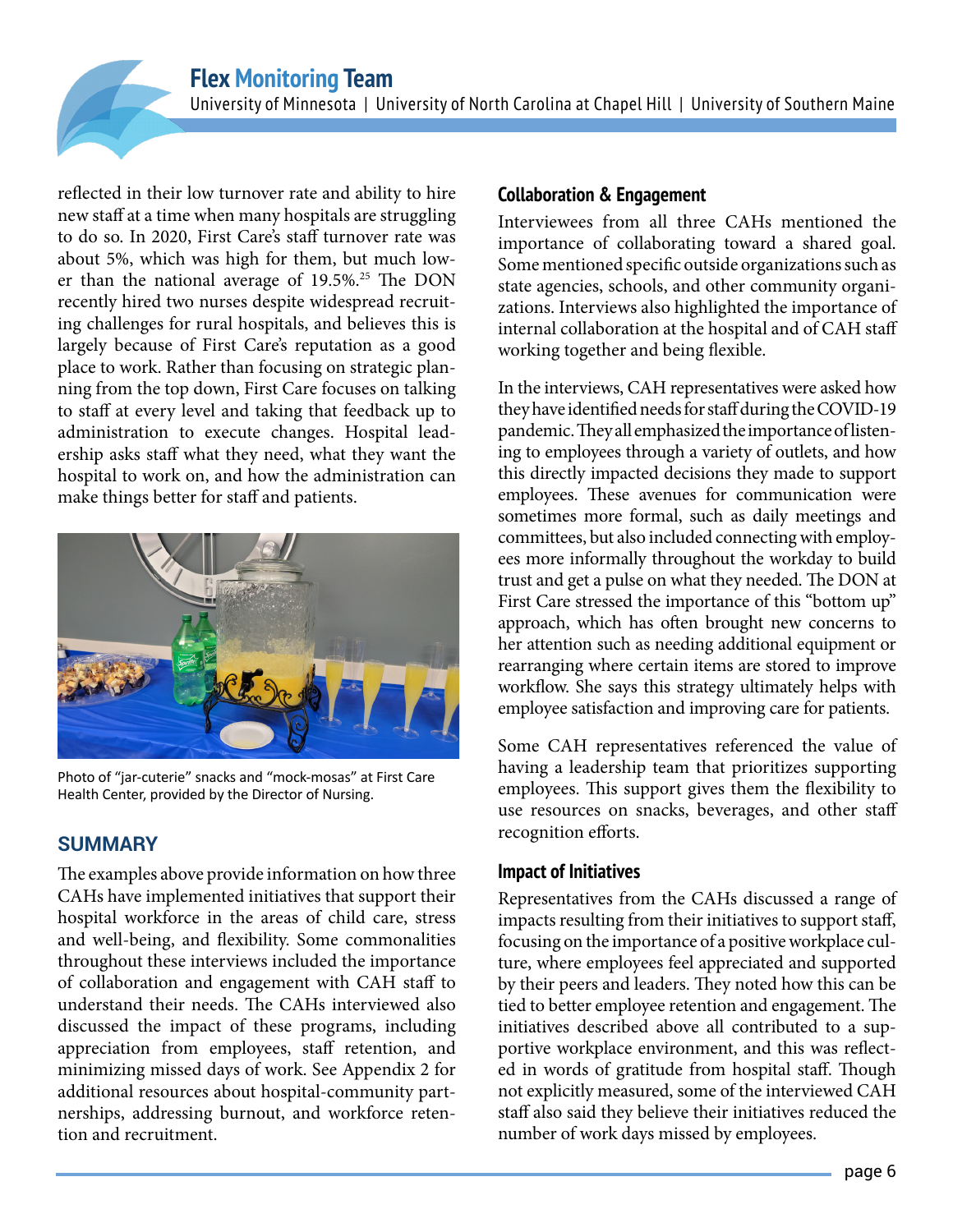CAHs. Among these challenges are concerns about burnout and the long-term impacts of extraordinary stress on health care workers. The initiatives presented here provide examples of how CAHs were able to make small changes and capitalize on external funding to support their staff and foster resiliency going forward. Reaching CAH staff to discuss these initiatives was challenging due to continuing COVID-19 surges, and there are likely additional examples of initiatives in CAHs nationally that focus on short- and long-term staff support. Other CAHs may consider how these or similar initiatives could be implemented in their facility, and State Flex Programs can assess ways they can support their CAHs in these efforts.

Some interviewees also mentioned that organizational collaboration was not only a contributor to the success of their initiatives, but that these collaborations also resulted in strengthened relationships with external partners, such as local schools and statewide hospital networks. Staff reported looking forward to continuing partnerships with these organizations beyond the public health emergency given their success working together during the COVID-19 pandemic.

#### **CONCLUSION**

The COVID-19 pandemic has raised numerous challenges for hospitals throughout the U.S., including

| <b>CAH Name</b>                                              | <b>State</b> | <b>Summary</b>                                                                                                                                                                                                                                                                                            |
|--------------------------------------------------------------|--------------|-----------------------------------------------------------------------------------------------------------------------------------------------------------------------------------------------------------------------------------------------------------------------------------------------------------|
| <b>Decatur County Memorial</b><br>Hospital                   | IN           | A pantry was established so that staff could purchase discounted items in effort to<br>minimize exposure. There were conference calls for safety huddles and incident<br>command; showers for staff were also provided.                                                                                   |
| <b>St. James Parish Hospital</b>                             | LA           | This hospital developed a child care center to help staff, and reassigned staff to different<br>roles as needed.                                                                                                                                                                                          |
| <b>Daviess Community Hospital</b>                            | IN           | Cross training was provided to staff working in new roles (such as COVID-19 hotline,<br>employee and community screenings).                                                                                                                                                                               |
| <b>Coffey Health System</b>                                  | KS           | The health system's board chair collected personal messages from each of the board<br>members and used them to put together a video that highlighted their gratitude to staff.                                                                                                                            |
| <b>CentraCare system</b><br>(multiple CAHs)                  | MN           | Virtual presentations detailing symptoms of chronic stress, fliers detailing the<br>importance of "emotional PPE" wellness rests, and more were implemented to offer<br>mental health support for staff.                                                                                                  |
| <b>Hope4Healers Hotline</b><br>(state-based, not CAH- based) | NC.          | The Hope4Healers Helpline provides resilience and mental health support to health<br>care workers and their families experiencing stress from responding to COVID-19. This<br>helpline is available 24/7, and callers will receive follow-up from a volunteer licensed<br>behavioral health professional. |

**APPENDIX 1: Other initiatives supporting hospital staff**

#### **APPENDIX 2: Resiliency Resources for CAHs**

| Resource name                                                                             | <b>Description</b>                                                                                                                                                                                                                                                                                                                             |
|-------------------------------------------------------------------------------------------|------------------------------------------------------------------------------------------------------------------------------------------------------------------------------------------------------------------------------------------------------------------------------------------------------------------------------------------------|
| <b>Creating Effective Hospital-Community</b><br>Partnerships to Build a Culture of Health | A guide to best practices and lessons learns from 50 interviews with hospitals<br>throughout the U.S. Includes information on identifying community needs, potential<br>partners, and sustainable partnership structures. Created by the Health Research and<br>Educational Trust (HRET) with support from the Robert Wood Johnson Foundation. |
| Lessons Learned from the Field in<br><b>Addressing Burnout</b>                            | Describes the role of leadership in addressing burnout and provides examples of how<br>hospitals are working to combat burnout. Recorded webinar presented by the Vice<br>President of the American Hospital Association's (AHA) Physician Alliance.                                                                                           |
| <b>Recruitment and Retention for Rural</b><br><b>Health Facilities</b>                    | Rural Health Information Hub guide that provides information and resources about staff<br>retention and recruitment in rural health facilities.                                                                                                                                                                                                |
| Physician Burnout: Definition(s), Cause(s),<br>Impact(s), Solution(s)                     | Rural Health Information Hub article that provides information about physician burnout,<br>including rural-specific considerations and solutions.                                                                                                                                                                                              |